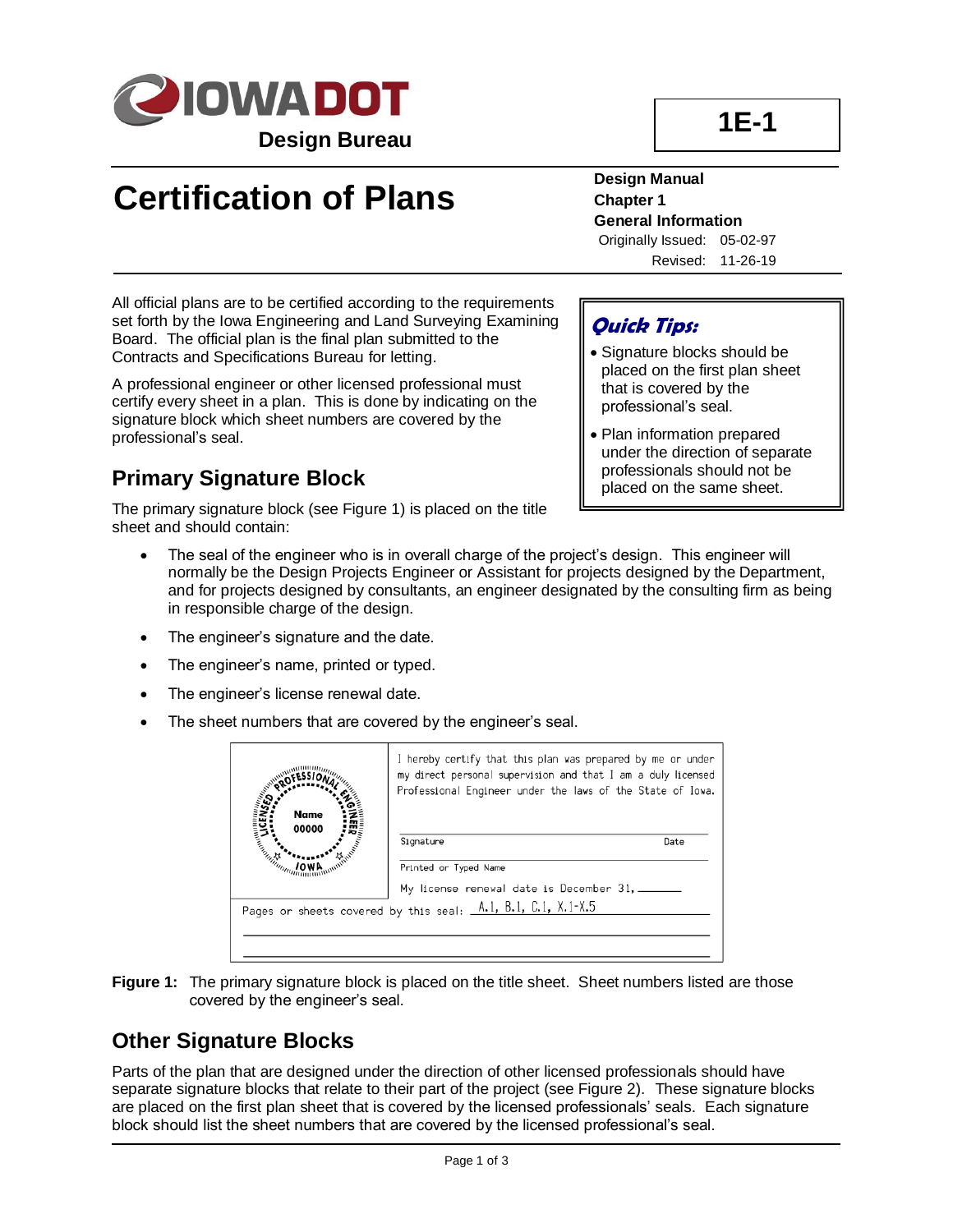

Plan information prepared under the direction of separate licensees should not be placed on the same sheet. In other words, two licensed professionals should not be responsible for the same plan sheet.

A separate signature block should not be used on sheet C.01, even if the quantity estimates were checked primarily by another licensed engineer. The Roadway Design block is used for sheets related to road design that are included in other types of projects (such as bridge projects).



**Figure 2:** Separate signature blocks are used for parts of the plan designed under the direction of other licensed professionals.

#### **Index of Seals**

If parts of the plan are being certified by other licensed professionals, the title sheet should also contain an index of seals. This is a tabulation that identifies the sheet number where any other signature blocks are located, as well as the licensee's name and area of design (see Figure 3).

| INDEX OF SEALS |                   |                         |  |
|----------------|-------------------|-------------------------|--|
| SHEET NO.      | <b>NAME</b>       | <b>TYPF</b>             |  |
| A.01           | Kent D. Nicholson | Primary Signature Block |  |
| A.03           |                   | See Revision Sheet      |  |
| Q.01           | Robert L. Stanley | Geotechnical Design     |  |
| V.01           | William D. Tucker | Structural Design       |  |
|                |                   |                         |  |

**Figure 3:** The index of seals is included on the title sheet if there are other signature blocks in the plan. If there are revisions, the include the revision sheet number(s) in the index.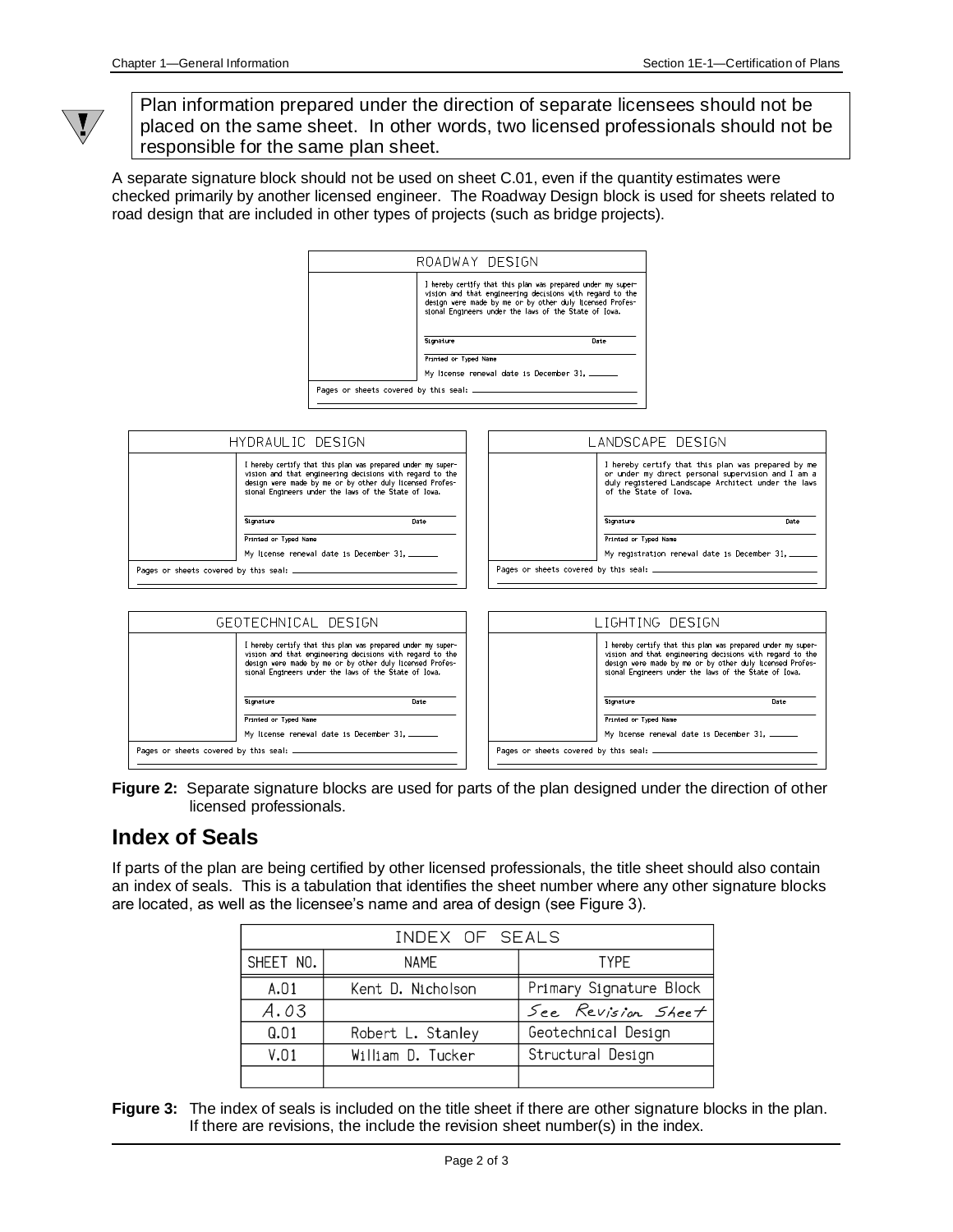#### **Plan Revisions**

See Section [1E-3](01e-03.pdf) for information on when plan revisions are required.

When sheets are revised or new sheets are added, place the signature block of the licensed professional in charge of the revision on the first sheet. Signature blocks for revisions should be filled out in the same manner as the other blocks, with the revised sheet numbers listed that are covered by the seal.

If there is more than one plan revision, a different revision sheet should be used each time.

The sheet number of the revision sheet(s) should also be included in the index of seals on the original title sheet (see Figure 3).